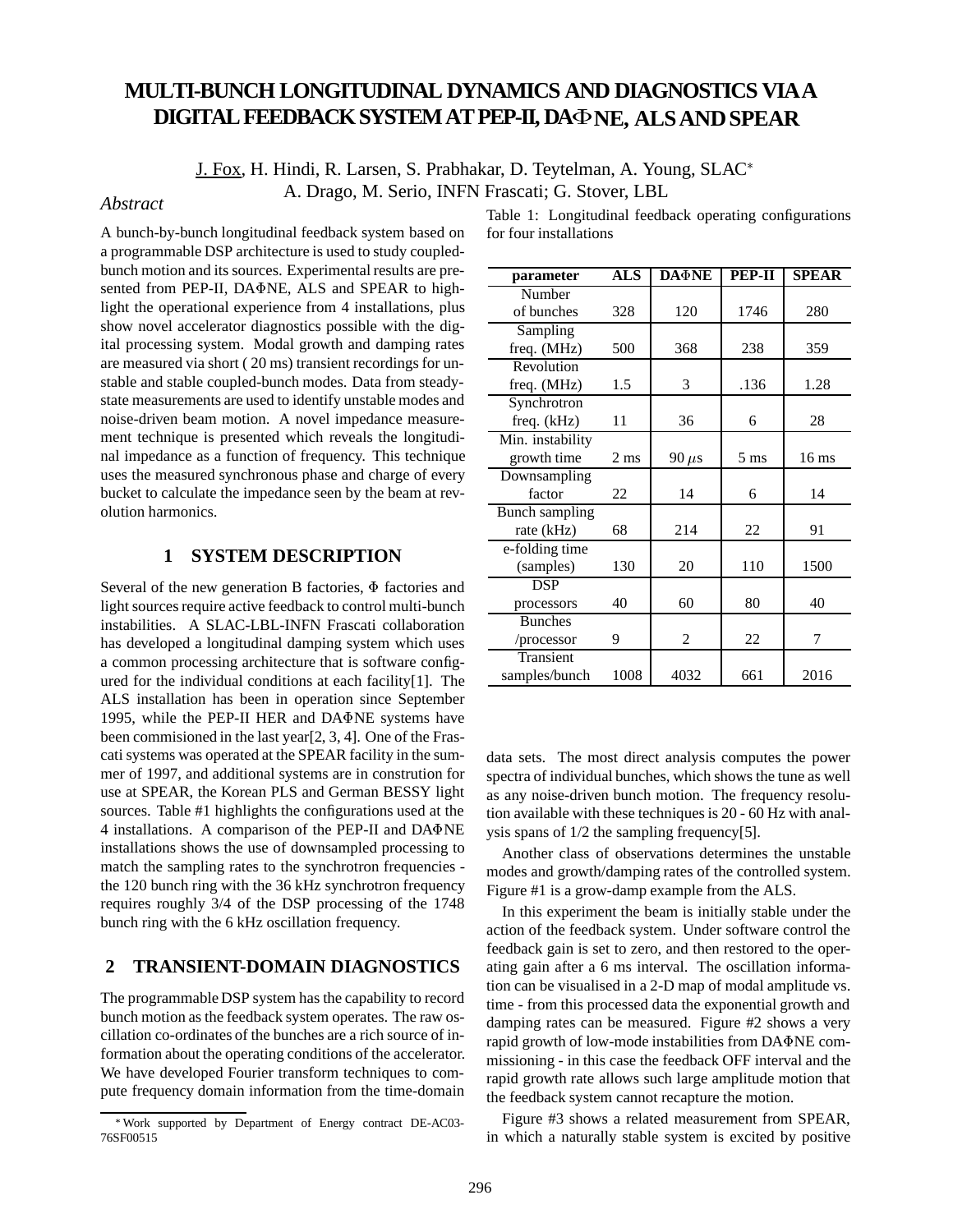feedback for the transient interval, then damped by negative feedback. This technique is useful at low (stable) currents to quantify the damping rates, and predict behavior at higher (unstable) currents. A variant of this transient technique to measure naturally stable modes involves using the feedback system to drive a narrowband excitation of a selected mode through the feedback processing and observing the free decay and fed-back decay rates of the selected mode in the 2-D transient plot.

These examples show systems where a relatively small number of coupled-bunch modes are unstable at an instant, or cases where a small number of modes have growth rates so much faster than other unstable modes that only a few modes dominate in the transient. The PEP-II HER ring has RF cavities with external damping, which significantly broaden the HOM resonances so that they fall across many revolution harmonics. PEP-II instabilities occur in broad bands of individual coupled-bunch modes, all with roughly equal growth rates. This behavior is shown in the beam pseudospectra[5] of figure #4. The data are taken at 331 mA (below the 550 mA threshold of instability), so the positive feedback technique is used to excite the modes closest to instability. Also shown in the figure is the measured strongest cavity HOM impedance[6] aliased into the 119 MHz baseband - there is excellent agreement predicting the band of 60 modes centered around the 770th revolution harmonic.

# **3 SYNCHRONOUS PHASES AND MACHINE IMPEDANCE**

The examples so far examine the oscillatory information present in the samples, but there is additional information in the DC component of the position of each bunch. If there is structure in the bunch filling pattern, or variation in current per bunch, the circulating bunch current driving the machine impedance generates a wakefield voltage which puts each bunch at a unique synchronous phase. Using the DC coupled feedback phase detector it is possible to recover the shift in each bunches' synchronous phase due to the wakefield - additionally the data can be manipulated to identify the current per bunch. This information can be used to calculate the net machine impedance seen by the beam at each revolution harmonic[7]. This technique provides information about impedance vs. frequency, as opposed to a technique which measures the integral of impedance vs. frequency, such as a measurement of single bunch phase vs. bunch current.

Figure #5 shows such a measurement taken during commissioning of the PEP-II HER. The figure shows the bunch current distribution of the fill, which is largely uniform with a step current discontinuity. The resulting transient in bunch synchronous phase is excited by the step current discontinuity and is seen to decay away after roughly three oscillatory cycles per revolution. The machine impedance calculated from these data is figure #6, with an 8 Mohm impedance around the third revolution harmonic. This

impedance was discovered to be due to an incorrectly parked unpowered RF cavity, and was driving a strong instability at mode +3 at higher currents. Proper tuning of the parked cavies eliminated the instability ( as well as reduce the measured impedance at the third revolution harmonic).

# **4 SUMMARY**

The time-domain data taken by the digital damping system provides several unique diagnostic measurements of longitudinal motion. The design purpose of the digital feedback system was to control longitudinal instabilities, and the system does exactly that in the four installations. The transient-domain grow-damp diagnostic techniques developed were central to understanding the performance of the feedback systems and estabishing the most useful operating configurations. With the commissioning experience gained from the 4 installations, we have developed new measurement techniques which can reveal additional information about the machine impedance and suggest sources and cures of unstable beam motion. The programmable and flexible structure of the DSP system has been central in adapting and developing new measurements.

## **5 ACKNOWLEDGMENTS**

The authors thank W. Barry, J. Corlett, G. Lambertson, C. Limborg and J. Sebek for numerous thoughtful discussions and direct contributions of technical expertise. The operations groups at SPEAR, ALS, PEP-II and DA $\Phi$ NE have been essential during system commissioning. We also thank Boni Cordova-Gramaldi of SLAC for her patient fabrication of electronic components.

### **6 REFERENCES**

- [1] M. Serio "Multi-Bunch Instabilities and Cures," Proc. European Particle Accelerator Conference, 1996.
- [2] J. Dorfan, et al, "PEP II Status Report," Proc. European Particle Accelerator Conference, 1998
- [3] S. Prabhakar, et al. "Commissioning Experience from PEP-II HER Longitudinal Feedback," Proc. Beam Instrumentation Workshop, 1998
- [4] D. Teytelman, et al, "Beam Diagnostics Based on Time Domain Bunch by Bunch Data," Proc. Beam Instrumentation Workshop, 1998
- [5] S. Prabhakar et al, "Observation and Modal Analysis of Coupled-Bunch Longitudinal Instabilities via a Digital Feedback Control System," *Particle Accelerators*, **57/3**, (1997).
- [6] R. Rimmer, et al, " Updated Impedance Estimate of the PEP-II RF Cavity", Proc. European Particle Accelerator Conference, 1996
- [7] S. Prabhakar, et al. "Calculation of Impedance from Multibunch Synchronous Phases: Theory and Experimental Results," Proc. European Particle Accelerator Conference, 1998